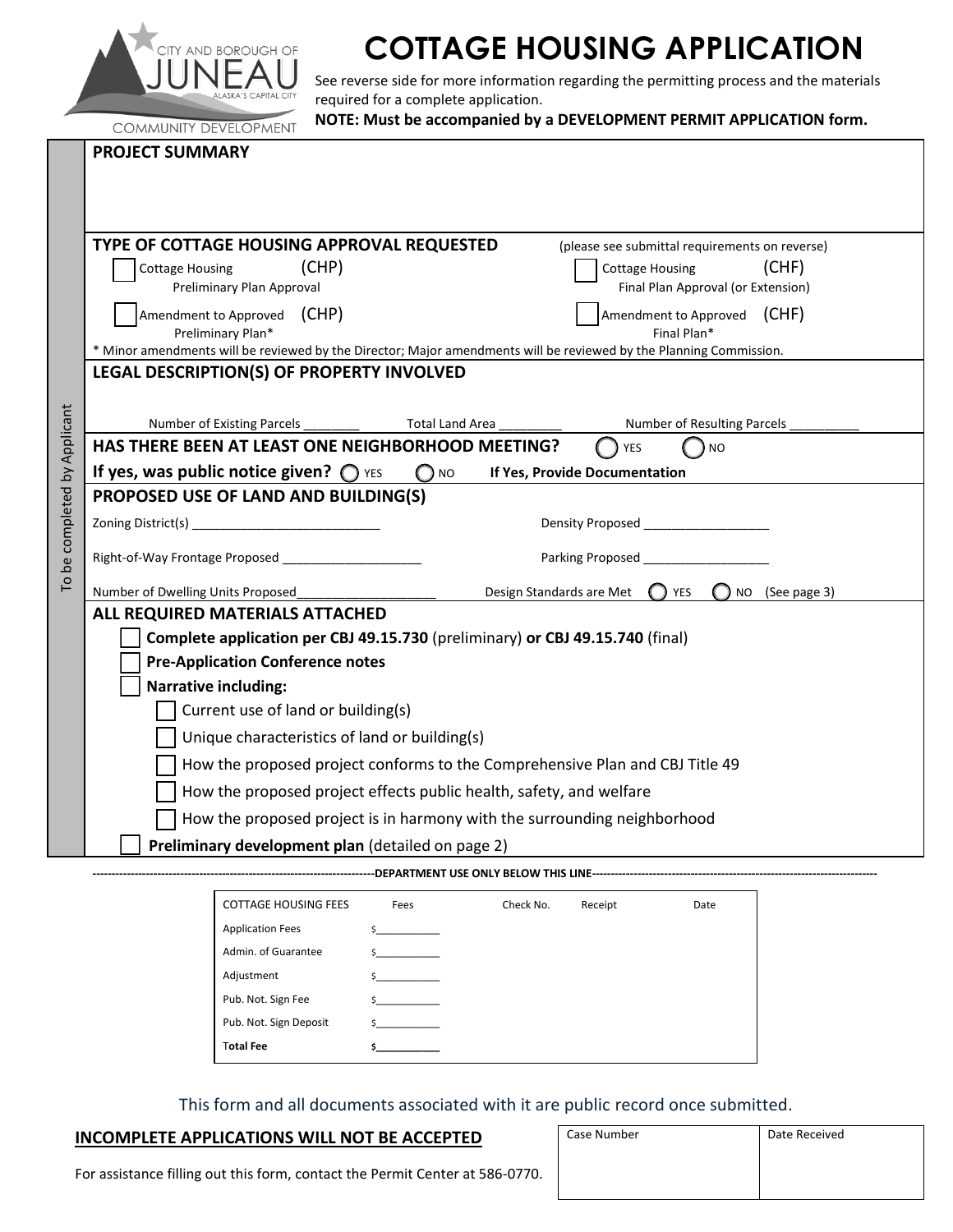# **Cottage Housing Application Instructions**

Cottage Housing outlined in CBJ 49.15.700

Each application for Cottage Housing is reviewed by the Planning Commission at a public hearing. The permit procedure is intended to provide the Commission the flexibility necessary to make decisions tailored to individual applications. The Commission may stipulate conditions to mitigate external adverse impacts from the proposed use. If it is determined that these impacts cannot be satisfactorily overcome, the permit shall be denied.

**Pre-Application Conference:** A pre-application conference is required prior to submitting an application. The applicant will meet with City & Borough of Juneau and Agency staff to discuss the proposed development, the permit procedure, and to determine the application fees. To schedule a pre-application conference, please contact the Permit Center at 586-0770 or via email at [Permits@juneau.org.](mailto:Permits@juneau.org)

**Neighborhood Meeting:** The applicant for a cottage housing development shall be required to hold at least one neighborhood meeting after the pre-application conference, but before application submittal. The purpose of the neighborhood meeting is to provide the public with a means of obtaining information about the proposal and an opportunity to comment on it at the early stages of the development. Public notice of the meeting shall be published in the Juneau Empire a minimum of ten days prior to the date of the meeting. The Community Development Department may provide public notice for a fee based on time and advertising costs.

**Application:** An application for Cottage Housing will not be accepted by the Community Development Department until it is determined to be complete. The items needed for a complete application are:

- 1. **Forms:** Completed Cottage Housing Application and a Development Permit Application forms.
- 2. **Fees:** The fee is dependent upon the number of residential structures involved. Any development, work or use done without a permit issued will be subject to double fees. All fees are subject to change.
- 3. **Project Narrative:** A detailed narrative describing the project.
- 4. **Plans:** outlined in CBJ 49.15.730(b)(1).
	- a. The location, size, configuration, and dimensions of the lot on which the development will be developed
	- b. The location and footprint for each cottage
	- c. A depiction of "ghost lines" that delineate the spacing around each cottage
	- d. A delineation of the common open area
	- e. The height and net floor area of each cottage
	- f. The parking locations, layout, circulation, ingress and egress
	- g. The location of any buildings to be used in common by the residents
	- h. Layout and dimension of pedestrian circulation
	- i. A design checklist listing the design features that constitute the required design points for each cottage
	- j. A depiction of the driveway access from a publicly maintained street to the cottage housing development parking areas, with its dimensions
	- k. Any other information necessary

**Document Format:** All materials submitted as part of an application shall be submitted in either of the following formats:

- 1. Electronic copies in the following formats: .doc, .txt, .xls, .bmp, .pdf, .jpg, .gif, .xlm, .rtf (other formats may be preapproved by the Community Development Department).
- 2. Paper copies 11" X 17" or smaller (larger paper size may be preapproved by the Community Development Department).

# **Preliminary Plan Approval**

#### **Application Review & Hearing Procedure:**

**Review:** The Community Development Department shall determine when the Cottage Housing Development Application is compete and advise the developer. Within 60 days of determining that an application is complete, the Director shall schedule the preliminary plan for a public hearing.

**Hearing:** All Cottage Housing applications must be reviewed by the Planning Commission. The Commission shall review the preliminary plan and approve, approve with conditions, or deny pursuant to 49.15.730.

**Public Notice Responsibilities:** As part of the Preliminary Plan Approval, proper public notice must be given as outlined in CBJ 49.15.230 which consists of the following:

**The Community Development Department** will give notice of the pending Planning Commission meeting and its agenda in the local newspaper a minimum of 10-days prior to the meeting. Furthermore, the department will mail abutters notices to all property owners within 500-feet of the project site.

**The Applicant** will post a sign on the site at least 14 days prior to the meeting. The sign shall be visible from a public right-ofway or where determined appropriate by CDD. Signs may be produced by the Community Development Department for a preparation fee of \$50, and a \$100 deposit that will be refunded in full if the sign is returned within seven days of the scheduled hearing date. If the sign is returned between eight and 14 days of the scheduled hearing \$50 may be refunded. The Applicant may make and erect their own sign. Please speak with the Community Development Department for more information.